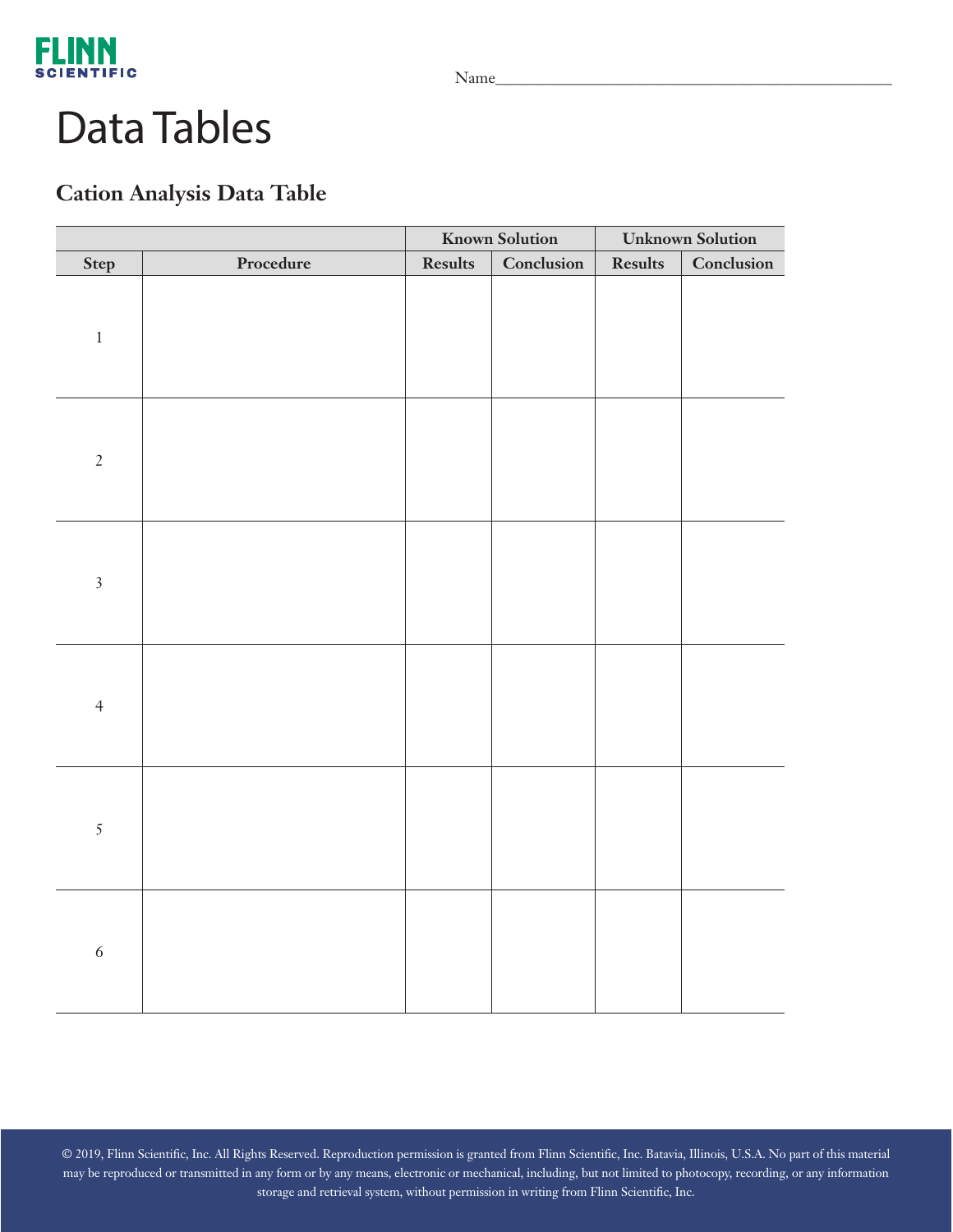|                |           | <b>Known Solution</b> |            | <b>Unknown Solution</b> |            |
|----------------|-----------|-----------------------|------------|-------------------------|------------|
| <b>Step</b>    | Procedure | <b>Results</b>        | Conclusion | <b>Results</b>          | Conclusion |
| $\,1\,$        |           |                       |            |                         |            |
| $\sqrt{2}$     |           |                       |            |                         |            |
| $\overline{3}$ |           |                       |            |                         |            |
| $\overline{4}$ |           |                       |            |                         |            |

### **Anion Analysis Data Table**

### **Post-Lab Questions**

1. What is the precipitating reagent for silver (Ag+)? Would a solution of NaCl work as well? Why or why not?

2. In the analysis scheme, Ag+ is precipitated as AgCl, the precipitate is dissolved, and then AgCl is precipitated again in the confirmatory step. Explain the chemistry of each of these steps by showing a balanced equation for each.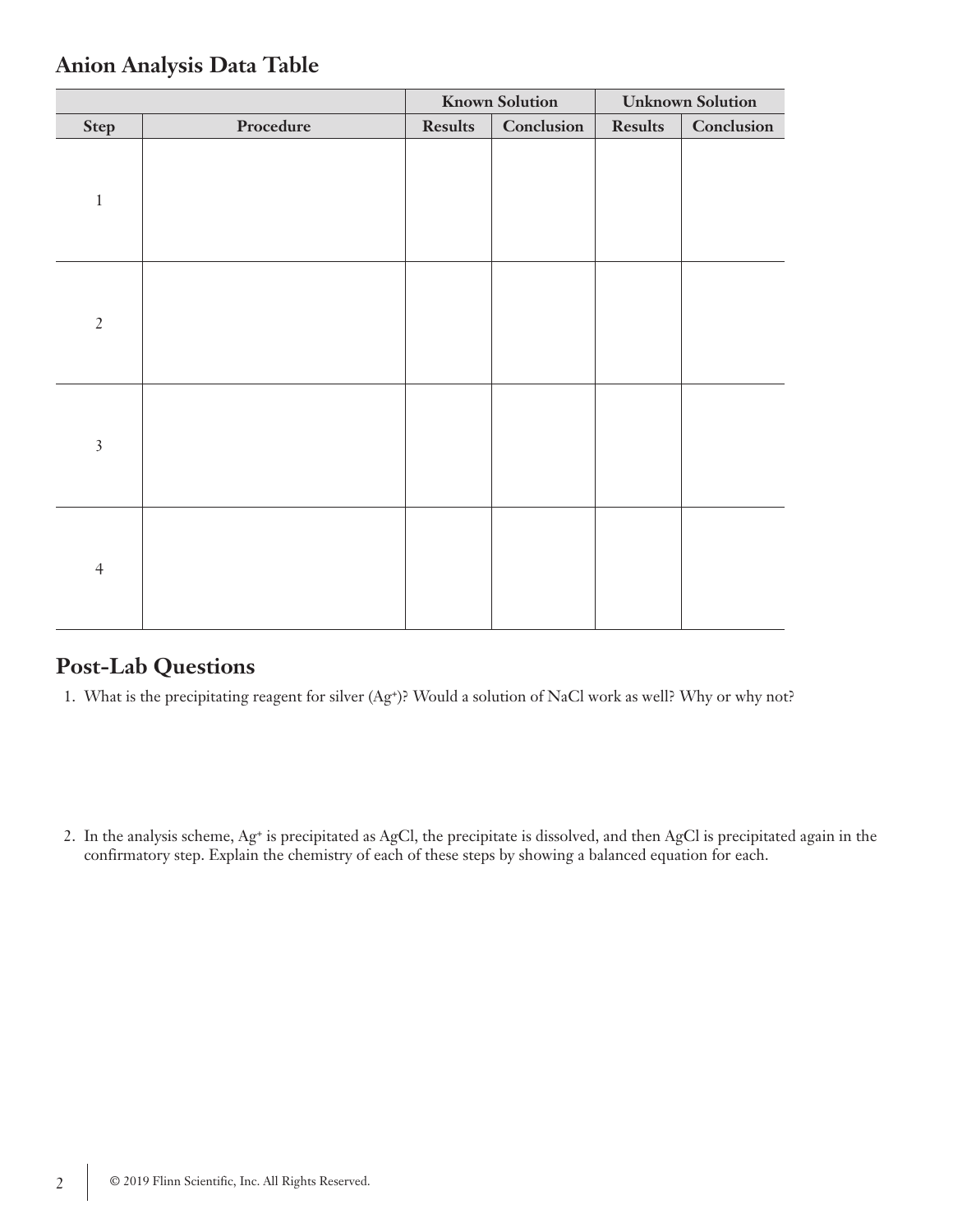- 3. When  $Fe^{3+}$  and  $Cu^{2+}$  react with  $NH_3$  solution they form two different types of products. One is a precipitate and one is a complex ion in solution. Write equations for these two reactions.
- 4. The confirmatory test for chloride ion with silver ion is the same chemical reaction used to confirm silver in the cation analysis scheme. Explain what the reaction is and how the initial precipitate is dissolved and reprecipitated. Use equations in your explanation.
- 5. Write separate oxidation and reduction half-reactions for the procedure used in the test for nitrate ions.
- 6. In the nitrate test, why must care be taken to keep the moist litmus from coming in contact with the cotton or the solution?
- 7. In step 4,  $Ba^{2+}$  is added to the solution containing all six of the anions and precipitates  $BaSO_4$ , but not  $BaCO_3$ . However, in step 3, the precipitation of BaCO<sub>3</sub> is the confirmatory test for carbonate ion. Why doesn't BaCO<sub>3</sub> precipitate in step 4 but does in step 3?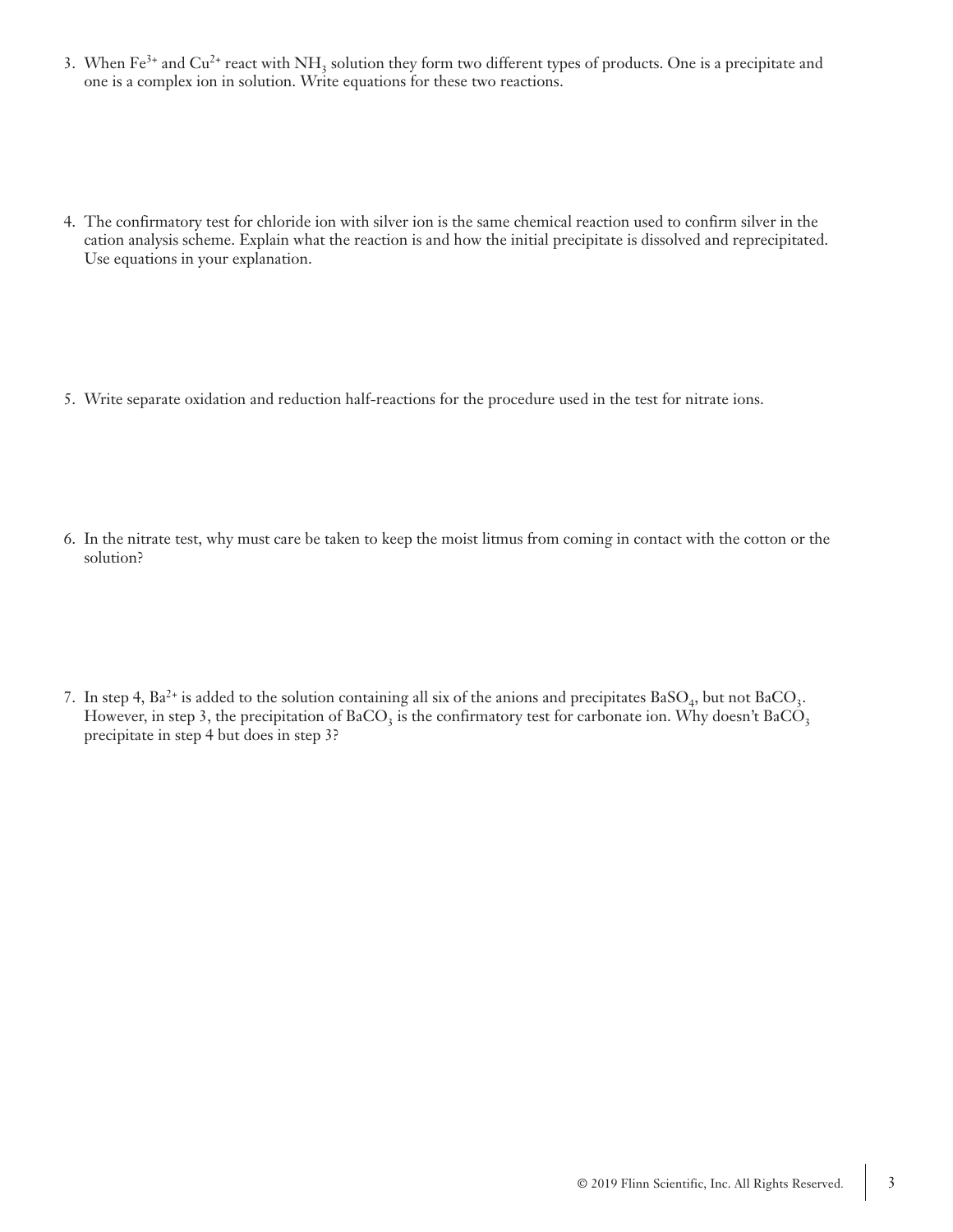# Qualitative Analysis of Cations

#### **Flow Chart**